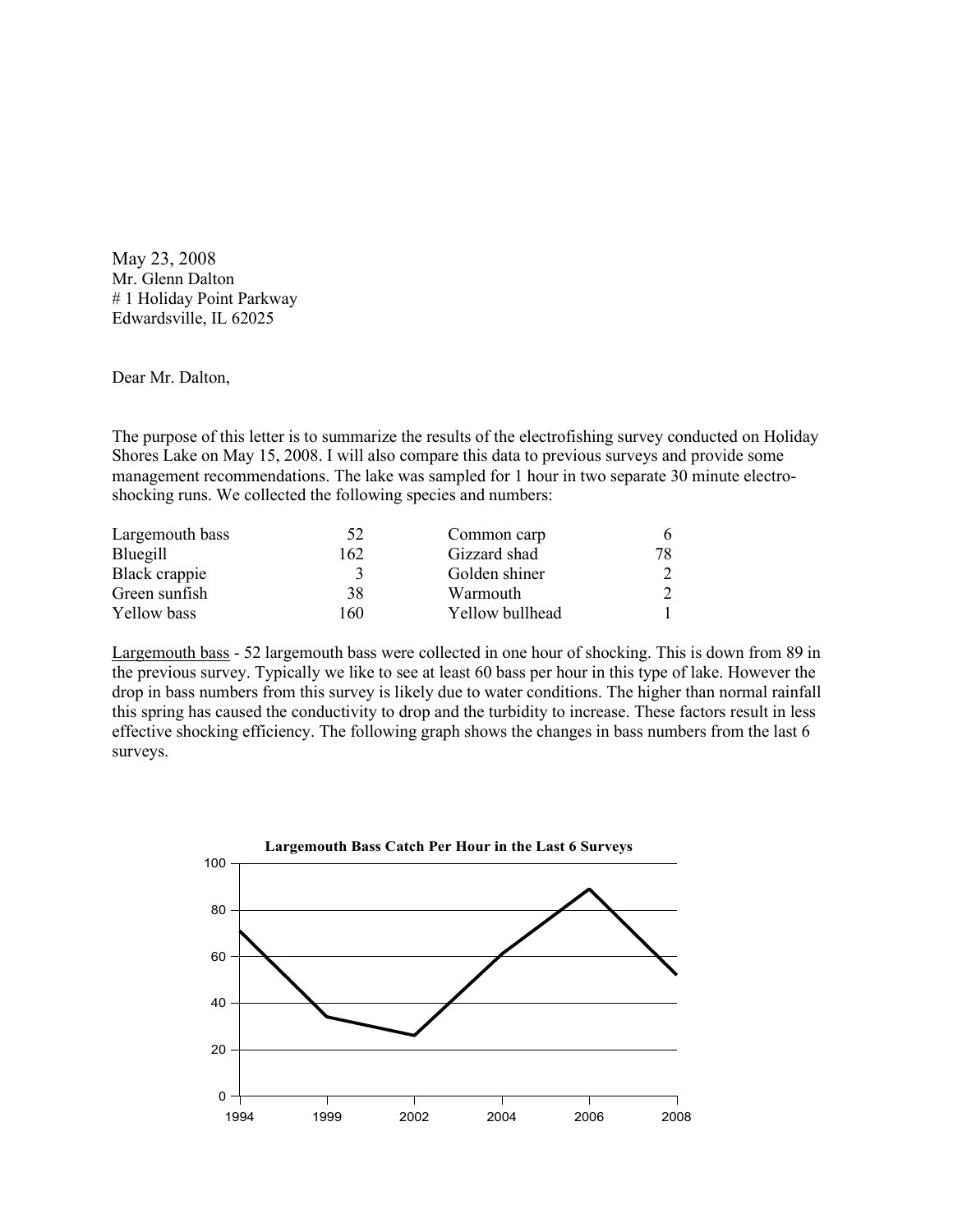The largemouth bass collected from this survey show a very desirable size distribution. Good numbers were collected in all size classes. 54% of the bass collected were over 15 inches. The bass collected show signs of good growth and very good condition.

| Largemouth Bass  | 1999   | 2002   | 2004  | 2006 | 2008 |
|------------------|--------|--------|-------|------|------|
| $0 - 12$ inches  | 25%    | 51\%   | 77%   | 10%  | 23%  |
| $12 - 15$ inches | $31\%$ | 18%    | 18%   | 19%  | 23%  |
| 15 - 18 inches   | 27%    | $21\%$ | $5\%$ | 55%  | 37%  |
| over 18 inches   | $17\%$ | $10\%$ | $0\%$ | 16%  | 17%  |

This bass population should provide great angling opportunities for quality size fish. The only concern is the slightly low percentage of young bass collected. It appears natural reproduction of bass continues to be limited.

Smallmouth Bass - One was collected, it was approximately 7 inches and in good condition.

Bluegill - Bluegill were collected in good numbers. They ranged in size from 2 to 7 inches in length. The average size was about 5 inches. The quality of the bluegill is not great, but in lakes with gizzard shad and yellow bass present in high numbers that is to be expected.

Crappie - Only 3 black crappie were collected. They were approximately 7-8 inches. Electrofishing rarely produces accurate samples of crappie populations

Hybrid Striped Bass - None collected. We do not expect to get a good sample of these fish with an electrofishing survey. I would suspect these fish are doing well and growing well. There are plenty of gizzard shad, which is the primary food source for these fish. With periodic stocking these fish will provide good angling opportunities and help to reduce the shad population.

Channel Catfish - None collected.

Common Carp - 6 common carp where collected in this survey. Most were large fish in the 5 - 20 lb. range. These fish can provide a good angling opportunity for anyone interested in fishing for them. They can be caught on home-made dough bait or corn.

Summary and Recommendations - The water quality and a recent cold front likely limited the effectiveness of this survey. Considering this, I am pleased with the results of this survey. The slightly lower numbers of bass is likely a result of conditions and not a major concern. The largemouth bass size and condition look great. However, the bass population still shows signs of limited natural reproduction. This simply means that to maintain high numbers and quality sizes of largemouth bass periodic stocking will be necessary. We can only hope that the yellow bass numbers will decline sometime in the future and natural reproduction of largemouth bass will improve. Supplemental stockings of 6-8 inch largemouth bass, up to 25 per acre, every other year is recommended based on current conditions. It appears the recently stocked smallmouth bass have survived and are growing well. Additional stockings of this species may be considered. Continued stocking of hybrid striped bass will ensure improvement of this fishery. Supplemental stocking of channel catfish at a rate of up to 25 per acre is also a good option. Encourage harvest of yellow bass, bluegill, carp, crappie, and larger channel catfish.

If you need more information or have questions regarding this report please contact me.

Sincerely,